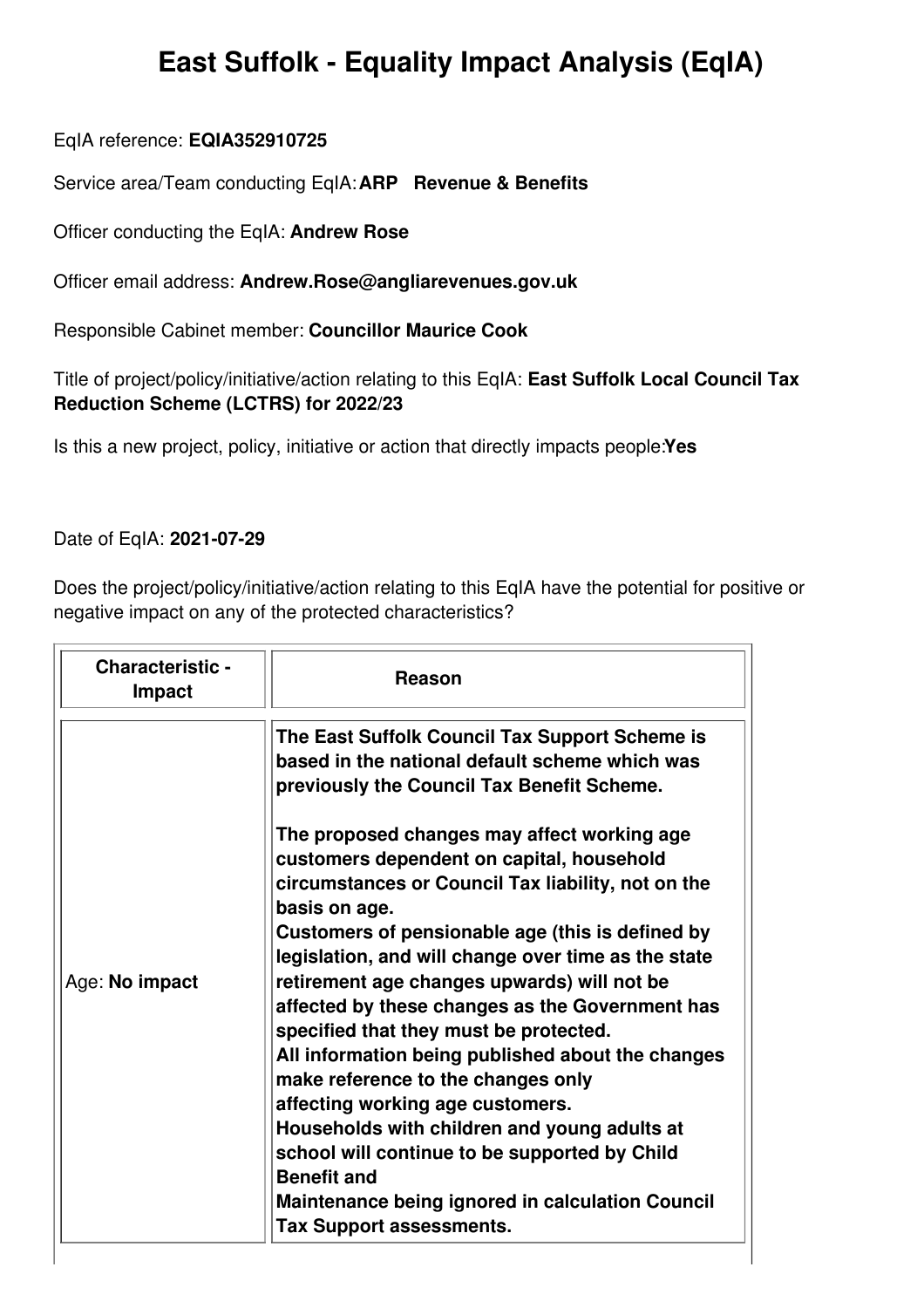| <b>Characteristic -</b><br><b>Impact</b>     | Reason                                                                                                                                                                                                                                                                                                                                                                                                      |
|----------------------------------------------|-------------------------------------------------------------------------------------------------------------------------------------------------------------------------------------------------------------------------------------------------------------------------------------------------------------------------------------------------------------------------------------------------------------|
| Disability: No impact                        | The changes to the Council Tax Support Scheme<br>may affect working age customers based on either<br>capital, household income or Council Tax liability<br>irrespective of disability.<br>Existing protections for customers entitled to a<br>severe disability premium would be retained<br>meaning there would continue to be an exemption<br>from non-dependant deductions.<br>No mitigation is required |
| Gender reassignment:<br>No impact            | The changes to the Council Tax Support Scheme<br>may affect working age customers based on either<br>capital, household income or Council Tax liability<br>irrespective of a person's gender reassignment.<br>No mitigation is required,                                                                                                                                                                    |
| Marriage and civil<br>partnership: No impact | The changes to the Council Tax Support Scheme<br>may affect working age customers based on either<br>capital, household income or Council Tax liability<br>irrespective of marital or civil partnership status<br>No mitigation is required,                                                                                                                                                                |
| Pregnancy and<br>maternity: No impact        | The changes to the Council Tax Support Scheme<br>may affect working age customers based on either<br>capital, household income or Council Tax liability.<br>There is no impact in relation to pregnancy and<br>maternity.<br>Applicable amounts and premiums remain<br>unchanged.<br>No mitigation required.                                                                                                |
| Race: No impact                              | The changes to the Council Tax Support Scheme<br>may affect working age customers based on either<br>capital, household income or Council Tax liability<br>There is no impact in relation to race of a person.<br>Council Tax Support is a means tested benefit, race<br>is not a factor of the scheme.<br>No mitigation required.                                                                          |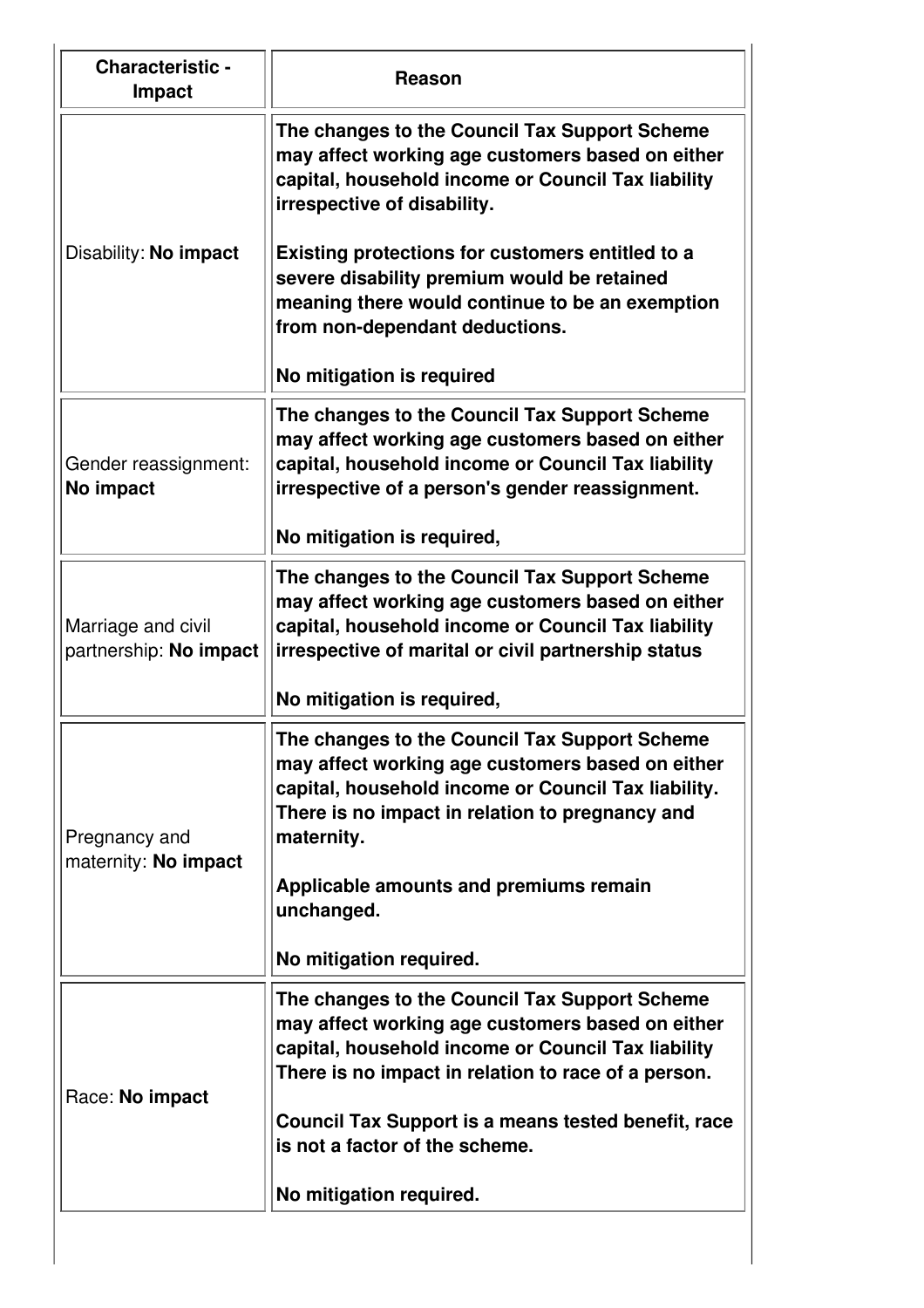| <b>Characteristic -</b><br><b>Impact</b>                     | Reason                                                                                                                                                                                                                                                                                                                                                                                                                     |
|--------------------------------------------------------------|----------------------------------------------------------------------------------------------------------------------------------------------------------------------------------------------------------------------------------------------------------------------------------------------------------------------------------------------------------------------------------------------------------------------------|
| Religion or belief: No<br>impact                             | The changes to the Council Tax Support Scheme<br>may affect working age customers based on either<br>capital, household income or Council Tax liability<br>There is no impact in relation to religion or belief of<br>a person.                                                                                                                                                                                            |
|                                                              | No mitigation required.                                                                                                                                                                                                                                                                                                                                                                                                    |
| Sex: No impact                                               | The changes to the Council Tax Support Scheme<br>may affect working age customers based on either<br>capital, household income or Council Tax liability<br>There is no impact in relation to the sex of person.<br>No mitigation required.                                                                                                                                                                                 |
|                                                              | The changes to the Council Tax Support Scheme                                                                                                                                                                                                                                                                                                                                                                              |
| Sexual orientation: No<br>impact                             | may affect working age customers based on either<br>capital, household income or Council Tax liability.<br>There is no impact in relation to sexual orientation<br>of a person.                                                                                                                                                                                                                                            |
|                                                              | No mitigation required.                                                                                                                                                                                                                                                                                                                                                                                                    |
| Deprivation/Socio-<br>economic<br>Disadvantage: No<br>impact | The changes to the Council Tax Support Scheme<br>may affect working age customers based on either<br>capital, household income or Council Tax liability.                                                                                                                                                                                                                                                                   |
|                                                              | These proposed charges will result in some<br>customers receiving more Council Tax Support and<br>some receiving less.                                                                                                                                                                                                                                                                                                     |
|                                                              | The proposed changes aim to target assistance to<br>those customers who have under £10,000 capital<br>and reduce the evidence requirement burden for<br>customers. In addition the proposed changes aim to<br>provide stable payment arrangements and provide<br>financial certainty by applying a standard rate non-<br>dependent deduction and increasing the amount<br>used within the Universal Credit tolerance rule. |
|                                                              | Mitigation.<br>To continue with the discretion to review<br>exceptional cases to override the Universal Credit<br>tolerance rule in the case of a single beneficial<br>change being reported.                                                                                                                                                                                                                              |